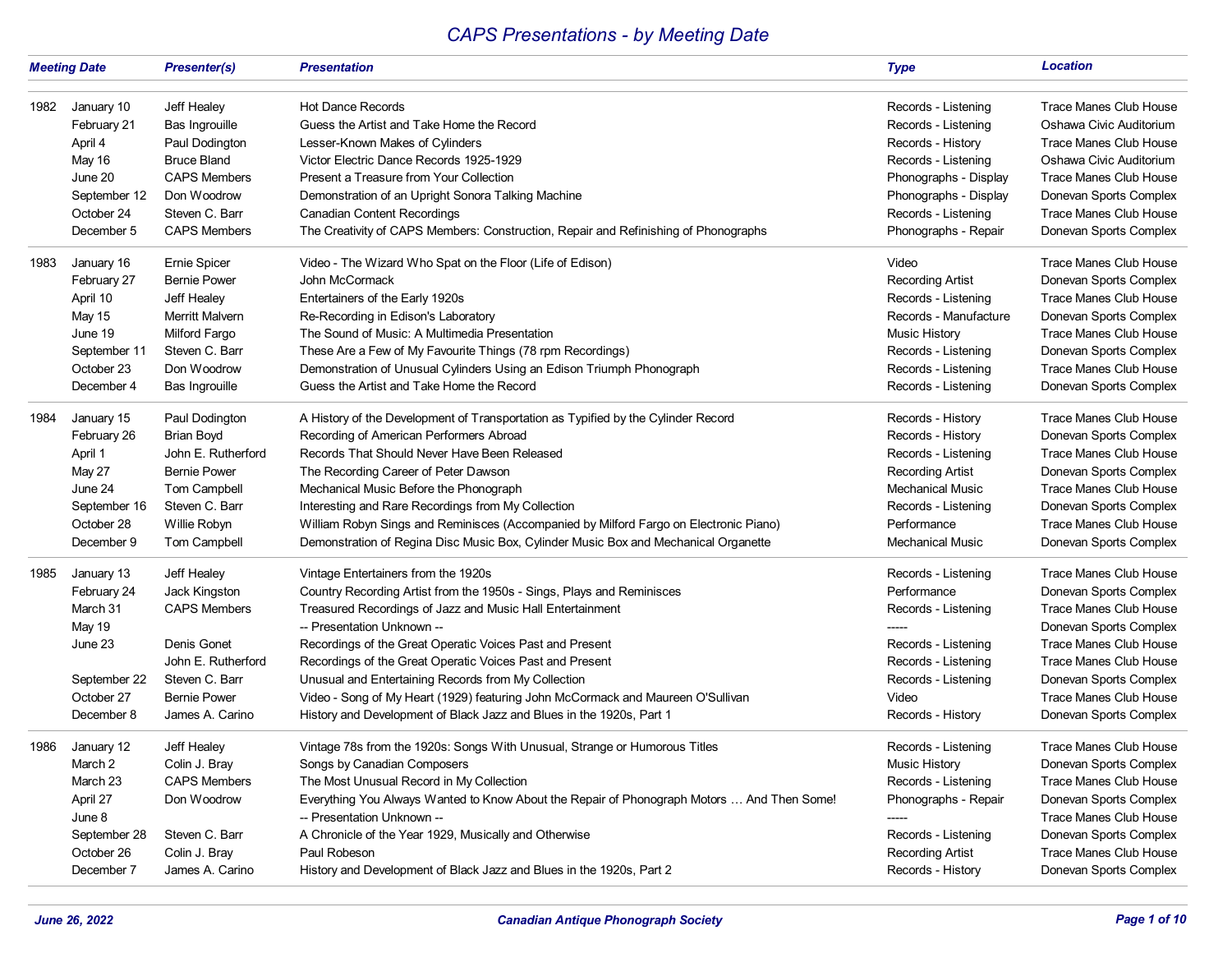|      | <b>Meeting Date</b> | <b>Presenter(s)</b> | <b>Presentation</b>                                                             | <b>Type</b>              | <b>Location</b>               |
|------|---------------------|---------------------|---------------------------------------------------------------------------------|--------------------------|-------------------------------|
| 1987 | January 11          |                     | -- Presentation Unknown --                                                      |                          | Trace Manes Club House        |
|      | February 22         | Bas Ingrouille      | Cleaning Wax Cylinders and Favourite Comic Records                              | <b>Audio Restoration</b> | Donevan Sports Complex        |
|      | April 5             | <b>Brian Boyd</b>   | Early Radio: Air Checks, Transcription Discs, Programmes and Advertising        | Radio                    | Trace Manes Club House        |
|      | May 24              | John E. Rutherford  | The Life and Career of Ivor Novello                                             | <b>Recording Artist</b>  | Donevan Sports Complex        |
|      | June 21             | Jeff Healey         | Ernie Hare and Billy Jones + In Performance With Steven C. Barr                 | Records - Listening      | <b>Trace Manes Club House</b> |
|      | September 20        | Steven C. Barr      | Records from My Collection                                                      | Records - Listening      | Donevan Sports Complex        |
|      | October 25          |                     | -- Presentation Unknown --                                                      |                          | Trace Manes Club House        |
|      | December 6          | Charlie Catalano    | Video - Rare Footage of 1940s Big Bands                                         | Video                    | Donevan Sports Complex        |
| 1988 | January 10          | Joe Showler         | Video - Musical Shorts from the Late 1920s                                      | Video                    | <b>Trace Manes Club House</b> |
|      | February 21         | <b>CAPS Members</b> | The Most Unusual or Rarest Record in My Collection                              | Records - Listening      | Donevan Sports Complex        |
|      | March 27            |                     | -- Presentation Unknown --                                                      | -----                    | Trace Manes Club House        |
|      | May 8               | Alan Kilmury        | The Roots of Rock 'n' Roll: The Early Days                                      | Records - History        | Donevan Sports Complex        |
|      | June 5              | John E. Rutherford  | CAPS 20th Anniversary Celebration (with Special musical entertainment)          | Social                   | <b>Birchmount Collegiate</b>  |
|      | September 18        | Steven C. Barr      | Conversation with the Blues                                                     | Records - Listening      | Donevan Sports Complex        |
|      | October 30          | Bas Ingrouille      | Diamond Jim Greer                                                               | Phonographs - History    | David and Mary Thomson        |
|      | December 4          | Dave Ross           | The Railroad Theme on Record                                                    | Records - History        | Donevan Sports Complex        |
| 1989 | January 15          | Jeff Healey         | 1920s and 30s Jazz and Dance Recordings                                         | Records - Listening      | David and Mary Thomson        |
|      |                     | Derek Morley        | Classics Revisited: Classically-Composed Pieces Played in Popular Styles        | Records - Listening      | David and Mary Thomson        |
|      | February 26         |                     | -- Presentation Unknown --                                                      |                          | Donevan Sports Complex        |
|      | April 2             | Bas Ingrouille      | 55 Phonograph Trivia Questions                                                  | Phonographs - History    | David and Mary Thomson        |
|      | May 7               | Don Woodrow         | Demonstration of Home Recording                                                 | Records - Manufacture    | Donevan Sports Complex        |
|      | June 18             | Darren J. Wallace   | The History of 5-Inch Columbia Concert Cylinders                                | Records - History        | David and Mary Thomson        |
|      | September 24        | <b>CAPS Members</b> | Unusual Items: Machines, Records or Related Artifacts                           | Phonographs - Display    | Donevan Sports Complex        |
|      | October 29          | Alan Kilmury        | Video - Unreleased Clips from Film Musicals of 1939-1954                        | Video                    | David and Mary Thomson        |
|      | December 3          | Derek Morley        | <b>Vogue Picture Discs</b>                                                      | Records - History        | Donevan Sports Complex        |
| 1990 | January 14          | Dave Ross           | Recordings of Canadian Dance Bands                                              | Records - Listening      | David and Mary Thomson        |
|      |                     | John E. Rutherford  | Recordings of Canadian Tenors                                                   | Records - Listening      | David and Mary Thomson        |
|      | February 18         | Barry R. Ashpole    | The Life and Music of Beniamino Gigli                                           | <b>Recording Artist</b>  | David and Mary Thomson        |
|      | April 1             | <b>Bernie Power</b> | Guess That Vintage Popular Tune from a Short Introduction                       | Records - Listening      | David and Mary Thomson        |
|      | May 6               | Peter Charlebois    | Profiles of My Favourite Edison Artists                                         | <b>Recording Artist</b>  | Donevan Sports Complex        |
|      | June 24             | Darren J. Wallace   | Phonograph Demonstration 1897-1911                                              | Phonographs - Display    | <b>SCAS</b>                   |
|      | September 9         | <b>CAPS Members</b> | <b>CAPS Social Event</b>                                                        | Social                   | <b>SCAS</b>                   |
|      | October 21          | John E. Rutherford  | Then and Now: a Comparison of Early and Late Recordings by the Same Artist      | Records - Listening      | <b>SCAS</b>                   |
|      | November 25         | <b>Bernie Power</b> | Last of the Great Minstrel Men                                                  | <b>Recording Artist</b>  | Donevan Sports Complex        |
| 1991 | January 6           | Dave Ross           | <b>Whistling Records</b>                                                        | Records - History        | Donevan Sports Complex        |
|      | February 10         | Bas Ingrouille      | The History of CAPS                                                             | <b>CAPS History</b>      | <b>SCAS</b>                   |
|      | March 24            | David Lennick       | Digital Reproduction of 78 rpm Recordings                                       | Records - Manufacture    | Donevan Sports Complex        |
|      | May 5               | Barry R. Ashpole    | The Life and Music of Enrico Caruso                                             | <b>Recording Artist</b>  | <b>SCAS</b>                   |
|      | June 23             | John E. Rutherford  | Victor Herbert and the Early Musical Life of America: The Canadian Contribution | <b>Recording Artist</b>  | Donevan Sports Complex        |
|      | September 15        | Darren J. Wallace   | <b>Music Boxes</b>                                                              | Mechanical Music         | <b>SCAS</b>                   |
|      | October 27          | Jeff Healey         | Black Jazz Recordings of the 1920s, 30s and 40s                                 | Records - Listening      | Donevan Sports Complex        |
|      | December 8          | John E. Rutherford  | The Religious Aspect of Phonograph Advertising                                  | Ephemera                 | <b>SCAS</b>                   |
| 1992 | January 19          | <b>CAPS Members</b> | Rare and Out of the Ordinary Sound Recordings                                   | Records - Listening      | Donevan Sports Complex        |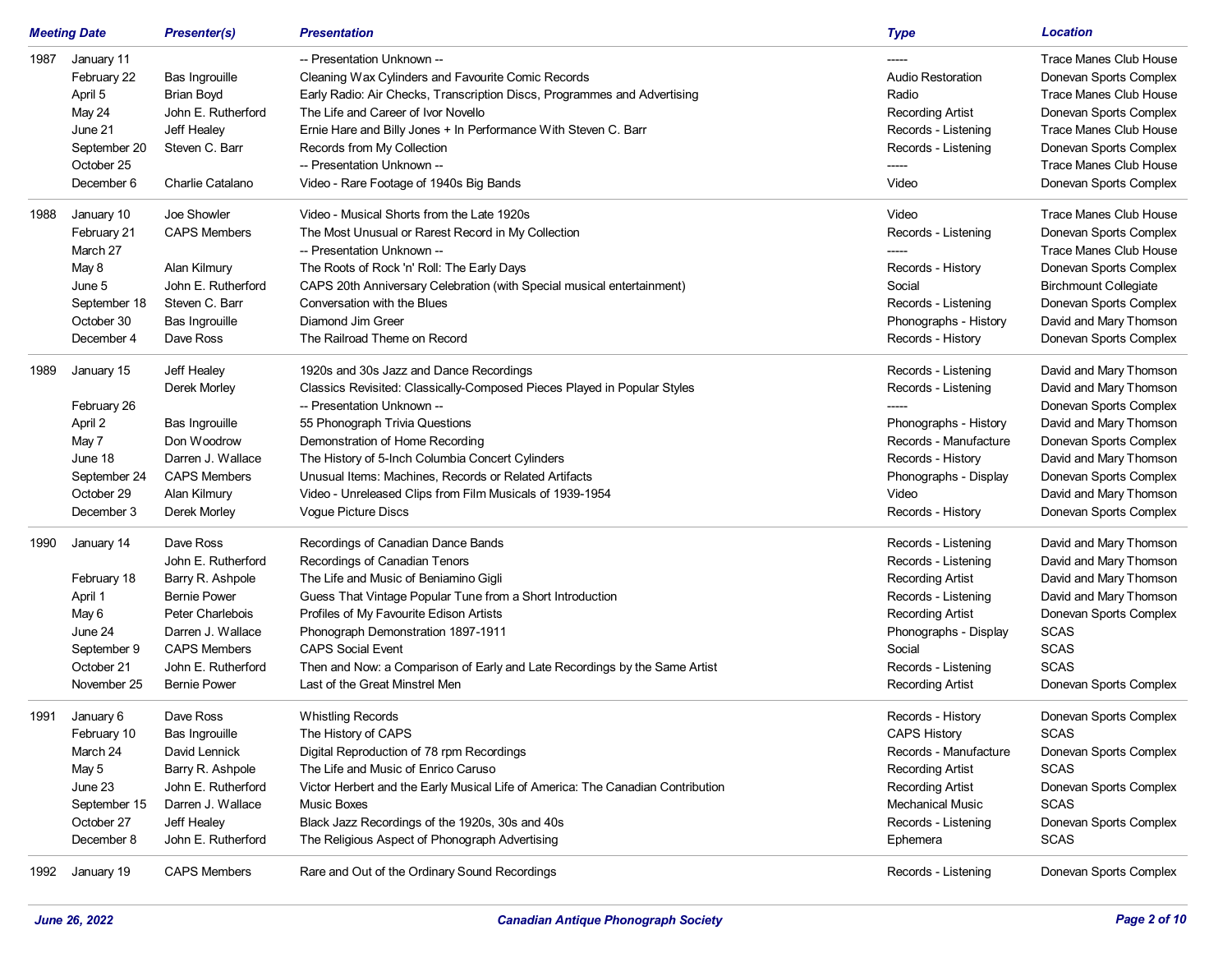|      | <b>Meeting Date</b>                                                                                  | <b>Presenter(s)</b>                                                                                                                                                                                               | <b>Presentation</b>                                                                                                                                                                                                                                                                                                                                                                                                                                                                                                                                                            | <b>Type</b>                                                                                                                                                                                                              | <b>Location</b>                                                                                                                                                          |
|------|------------------------------------------------------------------------------------------------------|-------------------------------------------------------------------------------------------------------------------------------------------------------------------------------------------------------------------|--------------------------------------------------------------------------------------------------------------------------------------------------------------------------------------------------------------------------------------------------------------------------------------------------------------------------------------------------------------------------------------------------------------------------------------------------------------------------------------------------------------------------------------------------------------------------------|--------------------------------------------------------------------------------------------------------------------------------------------------------------------------------------------------------------------------|--------------------------------------------------------------------------------------------------------------------------------------------------------------------------|
|      | 1992 March 1<br>April 12<br>May 24<br>June 28<br>September 20<br>October 25<br>December 6            | Jack Litchfield<br>Steven C. Barr<br><b>CAPS Members</b><br><b>Bernie Power</b><br><b>Richard Green</b><br>Barry R. Ashpole<br>Jim McPherson                                                                      | Video - Soundies and Film Clips of Recorded Personalities from the 1930s and 40s<br>A Survey of the Canadian Recording Industry from Its Beginnings to the End of the 78 rpm Era<br>Videos - Phonograph History<br>Dogs on Record<br>Canada's National Archive of Recorded Sound<br>A Layman's Introduction to Recorded Sound Preservation and Playback Technology<br>Season's Greetings - On the Record: Spoken Word and Vocal Classical Recordings                                                                                                                           | Video<br>Records - History<br>Video<br>Records - Listening<br>Records - History<br>Audio Restoration<br>Records - Listening                                                                                              | SCAS<br>Donevan Sports Complex<br><b>SCAS</b><br>Donevan Sports Complex<br><b>SCAS</b><br>Donevan Sports Complex<br>SCAS                                                 |
| 1993 | January 17<br>March 7<br>April 18<br>May 16<br>June 27<br>September 19<br>October 24<br>December 5   | <b>CAPS Members</b><br>Ernie Dick<br><b>CAPS Members</b><br><b>CAPS Members</b><br>Barry R. Ashpole<br><b>CAPS Members</b><br>John E. Rutherford<br>Ron Schmuck                                                   | Collector's Choice: Phonographs<br>An Earful of Canadiana: The Canadian Broadcasting Corporation Library of Recorded Sound<br>Phonograph Repair and Restoration<br><b>Collector's Choice: Recordings</b><br>Care and Preservation of Sound Recordings<br>The CAPS Founders' Meeting<br>They Worked for a Song: Artists Who Created the Sheet Music Covers<br>The History of Automated Musical Instruments                                                                                                                                                                      | Phonographs - Display<br>Records - History<br>Phonographs - Repair<br>Records - Listening<br>Audio Restoration<br><b>CAPS History</b><br><b>Music History</b><br><b>Mechanical Music</b>                                 | Donevan Sports Complex<br><b>SCAS</b><br>Donevan Sports Complex<br><b>SCAS</b><br>Donevan Sports Complex<br>SCAS<br>Donevan Sports Complex<br><b>SCAS</b>                |
| 1994 | January 16<br>March 6<br>April 17<br>May 15<br>June 26<br>September 18<br>October 23<br>December 4   | Barry R. Ashpole<br>Jack Litchfield<br>Dave Ross<br><b>CAPS Members</b><br>Michael Schulman<br><b>CAPS Members</b><br>Dave Ross<br>Judith McErvel<br><b>CAPS Members</b>                                          | Record Rarities  in Jazz and Opera<br>Record Rarities  in Jazz and Opera<br>Sounds Fantastic: Sound Effects on Record<br>The Great Phonograph Sound Off<br>Historic Recordings Featuring Great Composers Performing Their Own Music<br>Collector's Choice: The Worst and Weirdest on Record<br><b>Records About Records</b><br>Massey Hall  The Early Years<br>Video - The Sound and the Story: A Rare RCA Film Short of the Making of a Record / Laughing Records                                                                                                             | Records - Listening<br>Records - Listening<br>Records - History<br>Phonographs - Display<br>Records - Listening<br>Records - Listening<br>Records - History<br><b>Music History</b><br>Video                             | Donevan Sports Complex<br>Donevan Sports Complex<br>SCAS<br>Donevan Sports Complex<br><b>SCAS</b><br>Donevan Sports Complex<br><b>SCAS</b><br><b>SCAS</b><br><b>SCAS</b> |
| 1995 | January 15<br>February 26<br>April 2<br>May 7<br>June 11<br>September 17<br>October 22<br>December 3 | John E. Rutherford<br>Colin J. Bray<br>Barry R. Ashpole<br>Ernie DeCoste<br><b>CAPS Members</b><br>David Lennick<br><b>Richard Green</b><br>Kathleen McMorrow<br>Mark Caruana-Dingli                              | Disasters on Record<br>Canadian 78 rpm Record Labels<br>The Vitaphone Project<br>The National Museum of Science and Technology<br>Exhibit of Rare and Out of the Ordinary Phonographs<br>Canadian Celebrities and Personalities on Record<br>Disposing of a Record Collection<br>Disposing of a Record Collection<br>The Berliner Gram-O-Phone Company of Canada                                                                                                                                                                                                               | Records - History<br>Records - History<br><b>Moving Pictures</b><br>Phonographs - History<br>Phonographs - Display<br>Records - Listening<br>Records - Disposal<br>Records - Disposal<br>Phonographs - History           | <b>SCAS</b><br><b>SCAS</b><br><b>SCAS</b><br><b>SCAS</b><br><b>SCAS</b><br><b>SCAS</b><br><b>SCAS</b><br><b>SCAS</b><br><b>SCAS</b>                                      |
| 1996 | January 14<br>February 25<br>March 31<br>May 5<br>June 9<br>September 15<br>October 20<br>December 1 | John E. Rutherford<br>Jeannette Kopak<br>Mike Bryan<br>Paul Dodington<br><b>CAPS Members</b><br><b>Bill Pratt</b><br>Barry R. Ashpole<br>Gary A. Galo<br>Bryan DeWalt<br>Barry R. Ashpole<br><b>Graham Newton</b> | National Anthems on Record<br>Canada's Audio and Video Heritage<br>Rare Phonographs in the Collections of CAPS Members<br>A Chapter in the Oral History of the Canadian Antique Phonograph Society<br>Collector's Choice: Spoken Word Recordings<br>Launch of CAPS Web Site<br>Audio: A Voice to Remember: EMI Records 1898-1973 Part 1 (1898-1918)<br>Opera: Rare Live Performances on Record<br>The Impact of Radio on the Phonograph<br>Audio: A Voice to Remember: EMI Records 1898-1973 Part 2 (1919-1932)<br>Edison Diamond Discs - As You Have Never Heard Them Before! | Records - Listening<br>Music History<br>Phonographs - Display<br><b>CAPS History</b><br>Records - Listening<br>Web<br>Records - History<br>Records - Listening<br>Radio<br>Records - History<br><b>Audio Restoration</b> | SCAS<br><b>SCAS</b><br><b>SCAS</b><br><b>SCAS</b><br><b>SCAS</b><br><b>SCAS</b><br><b>SCAS</b><br><b>SCAS</b><br><b>SCAS</b><br><b>SCAS</b><br><b>SCAS</b>               |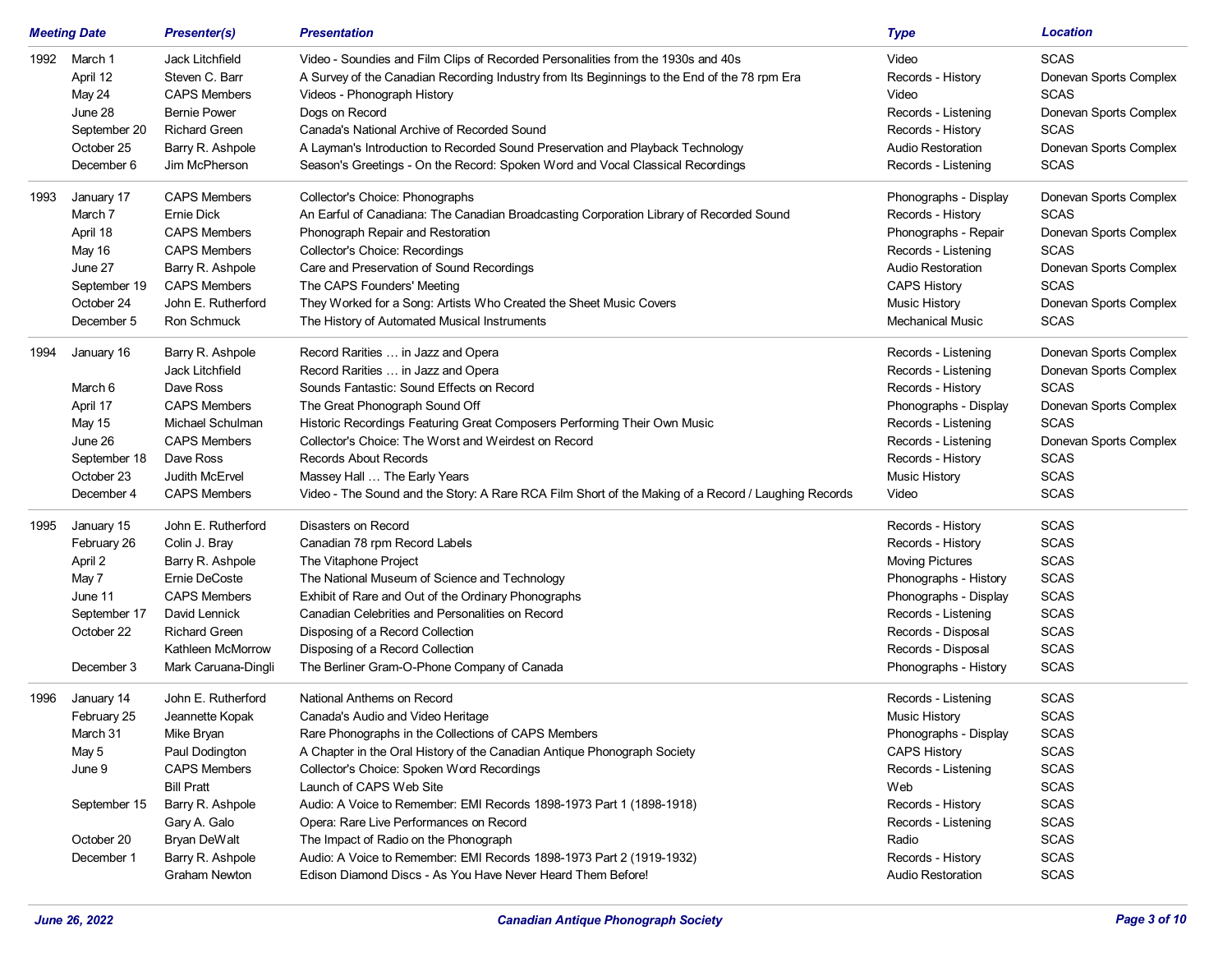|      | <b>Meeting Date</b> | <b>Presenter(s)</b>      | <b>Presentation</b>                                                            | <b>Type</b>              | <b>Location</b>           |
|------|---------------------|--------------------------|--------------------------------------------------------------------------------|--------------------------|---------------------------|
| 1997 | January 12          | Barry R. Ashpole         | The Silent Movies of Enrico Caruso                                             | <b>Moving Pictures</b>   | <b>SCAS</b>               |
|      | February 23         | Barry R. Ashpole         | Audio: A Voice to Remember: EMI Records 1898-1973 Part 3 (1936-1947)           | Records - History        | <b>SCAS</b>               |
|      |                     | Mike Bryan               | <b>Exhibit of Rare Talking Machines</b>                                        | Phonographs - Display    | <b>SCAS</b>               |
|      | March 30            | Paul Dodington           | <b>CAPS Cylinder Tone Test</b>                                                 | Records - History        | <b>SCAS</b>               |
|      | May 4               | Barry R. Ashpole         | Audio: A Voice to Remember: EMI Records 1898-1973 Part 4 (1943-1973)           | Records - History        | <b>SCAS</b>               |
|      |                     | <b>CAPS Members</b>      | The Paraphernalia of the Talking Machine - Great Finds!                        | Ephemera                 | <b>SCAS</b>               |
|      | June 8              | David Lennick            | The Earliest Radio Recordings                                                  | Radio                    | <b>SCAS</b>               |
|      | September 14        | Mark Caruana-Dingli      | History of the Victor Gramophone                                               | Phonographs - History    | <b>SCAS</b>               |
|      | October 19          | <b>Rick McGinnis</b>     | Ethnic 78s                                                                     | Records - History        | <b>SCAS</b>               |
|      | November 30         | <b>Graham Newton</b>     | Cleaning Up: The Audio Restoration of Aging Phonograph Discs                   | <b>Audio Restoration</b> | <b>SCAS</b>               |
| 1998 | January 11          | <b>Bill Pratt</b>        | The Wide World of Gramophones and Records on the Internet                      | Web                      | <b>SCAS</b>               |
|      | February 22         | John E. Rutherford       | In Search of New Collectables                                                  | <b>Music History</b>     | <b>SCAS</b>               |
|      | March 29            | Mike Bryan               | Collector's Choice: Phonographs                                                | Phonographs - Display    | <b>SCAS</b>               |
|      | May 3               | Mark Caruana-Dingli      | Video - Edison on Video/CAPS Group Photograph                                  | Video                    | <b>SCAS</b>               |
|      | June 7              | Mike Bryan               | Before the Phonograph There Was the Music Box                                  | <b>Mechanical Music</b>  | <b>SCAS</b>               |
|      |                     | Mark Caruana-Dingli      | Before the Phonograph There Was the Music Box                                  | Mechanical Music         | <b>SCAS</b>               |
|      | September 20        | Lynda Black              | Picture Discs from Then to Now                                                 | Records - History        | <b>Centennial College</b> |
|      | October 25          | <b>Robert Gutteridge</b> | Beyond the Light Bulb and Phonograph: Edison's Other Great Invention           | <b>Moving Pictures</b>   | <b>Centennial College</b> |
|      | December 6          | Colin J. Bray            | Toronto: Centre for Record Manufacture and Distribution                        | Records - Manufacture    | <b>Centennial College</b> |
| 1999 | January 17          | Mike Rosevear            | Pioneers of Early Recorded Music                                               | <b>Recording Artist</b>  | <b>Centennial College</b> |
|      | February 28         | Mike Bryan               | Rare and Unusual Toy and Portable Gramophones                                  | Phonographs - Display    | <b>Centennial College</b> |
|      | April 11            | Peter Charlebois         | The Story Behind the Music                                                     | Records - History        | <b>Centennial College</b> |
|      | May 16              | <b>CAPS Members</b>      | Everything You Ever Needed to Know About Phonograph Repairs                    | Phonographs - Repair     | <b>Centennial College</b> |
|      | June 20             | Steven C. Barr           | Gems from My Record Collection                                                 | Records - Listening      | <b>Centennial College</b> |
|      | September 12        | <b>Graham Newton</b>     | Hi Ho Silver: The Lone Ranger Radio Program 1940-1956                          | Radio                    | <b>Centennial College</b> |
|      | October 24          | Joe Showler              | Forty Years on the Road With Jack Teagarden                                    | <b>Recording Artist</b>  | <b>Centennial College</b> |
|      | November 28         | Mark Caruana-Dingli      | The Popular Web Site eBay De-mystified                                         | Web                      | <b>Centennial College</b> |
|      |                     | Ed Moran                 | How to Win at Auctioning                                                       | Web                      | <b>Centennial College</b> |
| 2000 | January 9           | David Lennick            | Something on Record                                                            | Records - Listening      | <b>Centennial College</b> |
|      | February 20         | <b>Steve Plunkett</b>    | The Legendary Dumbells                                                         | <b>Recording Artist</b>  | <b>Centennial College</b> |
|      | March 26            | Mike Bryan               | Up Close and Personal: Rare Phonographs Come Out to Play                       | Phonographs - Display    | <b>Centennial College</b> |
|      | April 30            | <b>Robert Gutteridge</b> | Early Moving Picture Sound Systems                                             | <b>Moving Pictures</b>   | <b>Centennial College</b> |
|      | June 4              | Ron Schmuck              | The Great Canadian Nickelodeon Company                                         | <b>Mechanical Music</b>  | <b>Centennial College</b> |
|      | September 17        | John E. Rutherford       | Opera from Scratch                                                             | Music History            | <b>Centennial College</b> |
|      | October 29          | Colin J. Bray            | Launch of CAPS CD: Dance Bands From Canada 1922-1930 and CAPS 30th Anniversary | Records - History        | <b>Centennial College</b> |
|      |                     | <b>Bill Pratt</b>        | Launch of CAPS CD: Dance Bands From Canada 1922-1930 and CAPS 30th Anniversary | Records - Manufacture    | <b>Centennial College</b> |
|      | December 3          | Mike Bryan               | A Winning Favourite: Unusual Phonographs                                       | Phonographs - Display    | <b>Centennial College</b> |
| 2001 | January 14          | Michael Wesolowski       | How a CD is Manufactured                                                       | Records - Manufacture    | <b>Centennial College</b> |
|      | February 18         | Marc Bernstein           | Great Canadian Jewish Cantors on 78 rpm Records                                | Records - History        | <b>Centennial College</b> |
|      | April 1             | Tim Fabrizio             | Phonographs With Flair: A Century of Style in Sound Reproduction               | Phonographs - History    | <b>Centennial College</b> |
|      |                     | George Paul              | Phonographs With Flair: A Century of Style in Sound Reproduction               | Phonographs - History    | <b>Centennial College</b> |
|      | May 6               | Art Richardson           | The Paraphernalia of the Talking Machine                                       | Ephemera                 | <b>Centennial College</b> |
|      | June 3              | Bob Nix                  | Sharing Helpful Tips on Phonograph Repairs                                     | Phonographs - Repair     | <b>Centennial College</b> |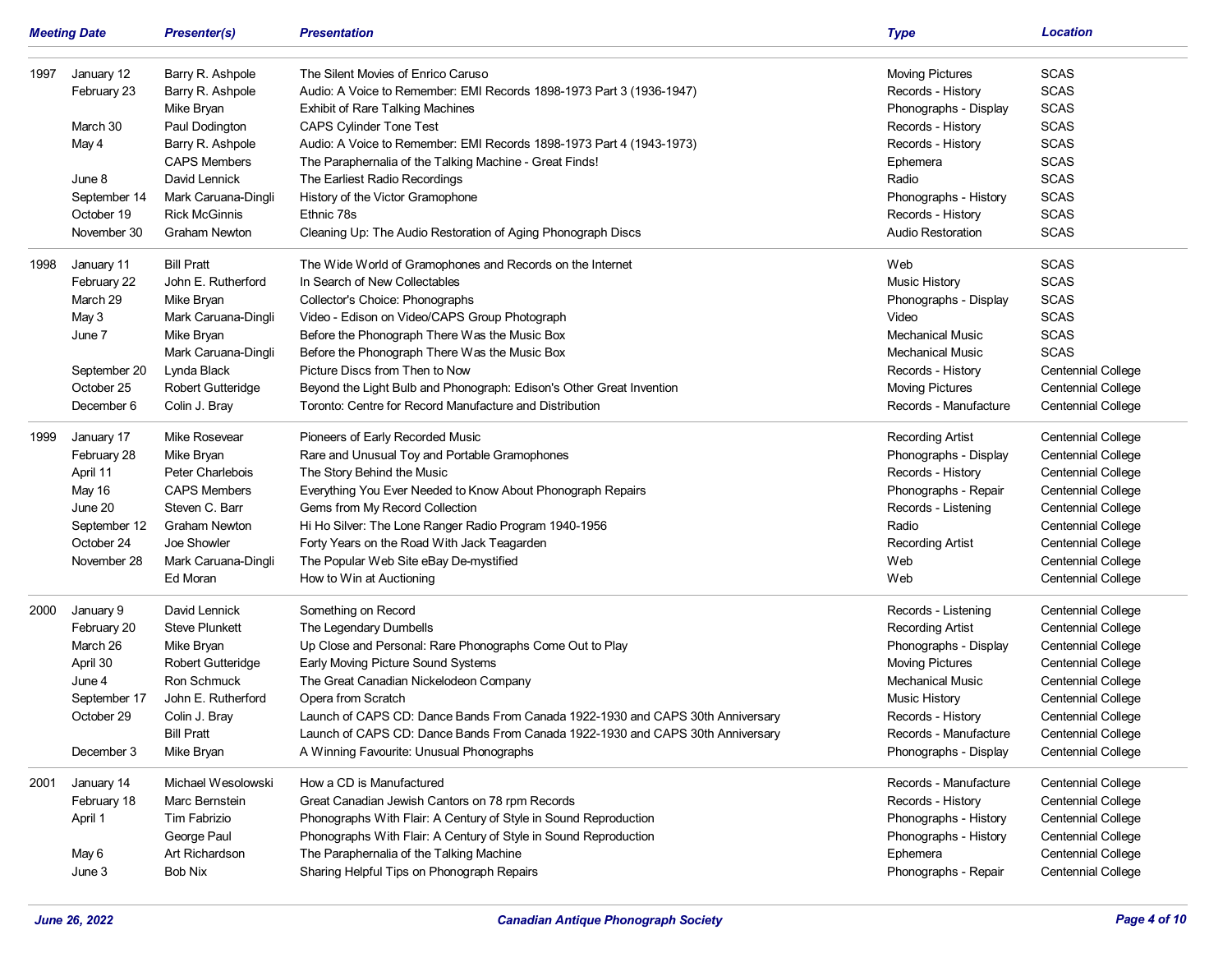|      | <b>Meeting Date</b>                      | <b>Presenter(s)</b>                                | <b>Presentation</b>                                                                                                   | <b>Type</b>                                                           | <b>Location</b>                                                                     |
|------|------------------------------------------|----------------------------------------------------|-----------------------------------------------------------------------------------------------------------------------|-----------------------------------------------------------------------|-------------------------------------------------------------------------------------|
| 2001 | September 16<br>October 28<br>December 2 | Darren J. Wallace<br>Donald Scafe<br>David Lennick | Hot Dance Tunes on Blue Amberols<br>Music Boxes and Organs<br>Disc Jockeys on Record, Radio Promos and Other Nonsense | Records - Listening<br><b>Mechanical Music</b><br>Records - Listening | <b>Centennial College</b><br><b>Centennial College</b><br><b>Centennial College</b> |
|      |                                          |                                                    |                                                                                                                       |                                                                       |                                                                                     |
| 2002 | January 13                               | Mike Bryan                                         | It Seemed Like a Good Idea at the Time , Part 1 (Phonograph-Related Inventions That Failed)                           | Phonographs - History                                                 | Centennial College                                                                  |
|      | February 24                              | John E. Rutherford                                 | The Barraud Photo Studios                                                                                             | Phonographs - History                                                 | <b>Centennial College</b>                                                           |
|      | March 24                                 | Keith Wright                                       | How My Train Jumped All Eight Tracks or from High Tech to Low Brow                                                    | Phonographs - History                                                 | <b>Centennial College</b>                                                           |
|      | April 28                                 | <b>Richard Green</b>                               | The Virtual Gramophone                                                                                                | Records - History                                                     | <b>Centennial College</b>                                                           |
|      | June 2                                   | Tim Fabrizio                                       | Antique Phonograph Advertising: An Illustrated History                                                                | Ephemera                                                              | <b>Centennial College</b>                                                           |
|      |                                          | George Paul                                        | Antique Phonograph Advertising: An Illustrated History                                                                | Ephemera                                                              | <b>Centennial College</b>                                                           |
|      | September 22                             | Douglas Flood                                      | Guy Lombardo and His Music                                                                                            | <b>Recording Artist</b>                                               | <b>Centennial College</b>                                                           |
|      | October 27                               | Bob Nix                                            | "The Phonograph Doctor" Demonstrates Common Repairs                                                                   | Phonographs - Repair                                                  | <b>Centennial College</b>                                                           |
|      | December 1                               | Ed Moran                                           | <b>Mechanical Music Automatons</b>                                                                                    | <b>Mechanical Music</b>                                               | <b>Centennial College</b>                                                           |
| 2003 | January 12                               | James Kidd                                         | Where the Sounds Were Born: A Tour of New York Recording Studios and Harlem Nightclubs Today                          | Records - Manufacture                                                 | <b>Centennial College</b>                                                           |
|      | February 16                              | Mike Bryan                                         | Rare Sound Recordings, Part I                                                                                         | Records - Listening                                                   | <b>Centennial College</b>                                                           |
|      |                                          | Arthur E. Zimmerman                                | Rare Sound Recordings, Part I                                                                                         | Records - Listening                                                   | <b>Centennial College</b>                                                           |
|      | March 23                                 | Keith Wright                                       | 45sls54                                                                                                               | Records - History                                                     | Centennial College                                                                  |
|      | April 27                                 | Sean Ewart                                         | Phonograph Show and Tell                                                                                              | Phonographs - Display                                                 | <b>Centennial College</b>                                                           |
|      | June 1                                   | <b>CAPS Members</b>                                | CAPS Social and Group Photograph                                                                                      | Social                                                                | <b>Centennial College</b>                                                           |
|      | September 28                             | Lloyd Swackhammer                                  | Radios of Canada                                                                                                      | Radio                                                                 | <b>Centennial College</b>                                                           |
|      | October 26                               | Mark Caruana-Dingli                                | Video - Thomas Edison: A Video Extravaganza                                                                           | Video                                                                 | <b>Centennial College</b>                                                           |
|      | November 30                              | Jack Litchfield                                    | The Life and Music of Billy Hall                                                                                      | <b>Recording Artist</b>                                               | <b>Centennial College</b>                                                           |
| 2004 | January 11                               | Mark Caruana-Dingli                                | Talking Machine Show and Tell                                                                                         | Phonographs - Display                                                 | <b>Centennial College</b>                                                           |
|      | February 22                              | lan Anthony                                        | The Story of Rogers Radios                                                                                            | Radio                                                                 | <b>Centennial College</b>                                                           |
|      | March 28                                 | Mike Bryan                                         | Rare Sound Recordings, Part II                                                                                        | Records - Listening                                                   | <b>Centennial College</b>                                                           |
|      | May 2                                    | Tim Fabrizio                                       | Rare and Unusual Phonographs                                                                                          | Phonographs - History                                                 | <b>Centennial College</b>                                                           |
|      |                                          | George Paul                                        | Rare and Unusual Phonographs                                                                                          | Phonographs - History                                                 | <b>Centennial College</b>                                                           |
|      | June 6                                   | John E. Rutherford                                 | Diamond Diskcovery: A Comparison of Pre-electric and Electric Edison Diamond Discs                                    | Records - Manufacture                                                 | <b>Centennial College</b>                                                           |
|      | September 26                             | David Lennick                                      | How I Spent My Summer Vacation                                                                                        | Records - Listening                                                   | <b>Centennial College</b>                                                           |
|      | October 24                               | Bryan DeWalt                                       | The Canada Science & Technology Museum Collection                                                                     | Phonographs - History                                                 | <b>Centennial College</b>                                                           |
|      | November 28                              | Mark Caruana-Dingli                                | Annual Hardware Presentation (Phonographs)                                                                            | Phonographs - Display                                                 | <b>Centennial College</b>                                                           |
| 2005 | January 9                                | Keith Wright                                       | Video - His Master's Voice: The Marvelous Talking Machine                                                             | Video                                                                 | Centennial College                                                                  |
|      | February 20                              | Mike Bryan                                         | Gadgets and Gizmos of the Phonograph World                                                                            | Ephemera                                                              | <b>Centennial College</b>                                                           |
|      | April 3                                  | Arthur E. Zimmerman                                | The Most Ancient Spoken Word on Record - Plus a Few Canadians                                                         | Records - Listening                                                   | <b>Centennial College</b>                                                           |
|      | May 1                                    | Art Richardson                                     | Music to Go: Transferring Music to a Digital Form                                                                     | Records - Manufacture                                                 | <b>Centennial College</b>                                                           |
|      | June 5                                   | Mike Dicecco                                       | Video - An Early Record Pressing Factory                                                                              | Video                                                                 | <b>Centennial College</b>                                                           |
|      | September 18                             | Mark Caruana-Dingli                                | The History of the Berliner Gramophone                                                                                | Phonographs - History                                                 | <b>Centennial College</b>                                                           |
|      | October 23                               | David Lennick                                      | Celebrities Who Recorded, Who Shouldn't Have                                                                          | Records - Listening                                                   | Centennial College                                                                  |
|      | November 27                              | <b>Brian McAlpine</b>                              | Gizmos, Gadgets and Mechanical Marvels                                                                                | Ephemera                                                              | Centennial College                                                                  |
|      |                                          | Ed Moran                                           | Gizmos, Gadgets and Mechanical Marvels                                                                                | Ephemera                                                              | <b>Centennial College</b>                                                           |
| 2006 | January 8                                | Mike Dicecco                                       | The History of the Wurlitzer Jukebox                                                                                  | Phonographs - History                                                 | Centennial College                                                                  |
|      | February 19                              | Mark Quail                                         | Music Law                                                                                                             | <b>Music History</b>                                                  | <b>Centennial College</b>                                                           |
|      | March 19                                 |                                                    | -- Meeting Cancelled - Labour Dispute at the Meeting Facility --                                                      | -----                                                                 |                                                                                     |
|      | May 7                                    | Bob Nix                                            | Phonograph Repair Seminar                                                                                             | Phonographs - Repair                                                  | Centennial College                                                                  |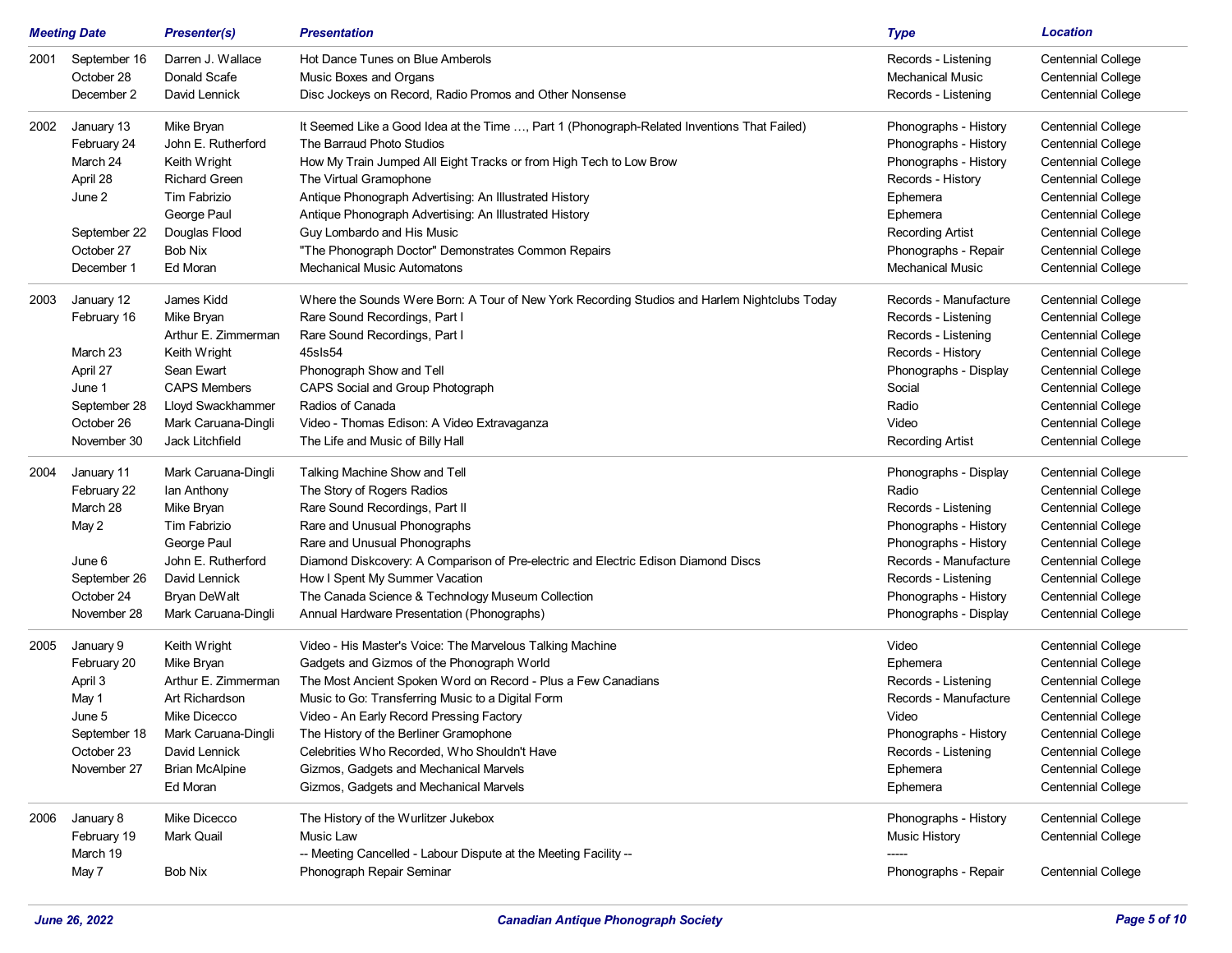|      | <b>Meeting Date</b>                                                                                     | <b>Presenter(s)</b>                                                                                                                                                        | <b>Presentation</b>                                                                                                                                                                                                                                                                                                                                                                                                                                      | <b>Type</b>                                                                                                                                                                                                         | <b>Location</b>                                                                                                                                                                                                                                                   |
|------|---------------------------------------------------------------------------------------------------------|----------------------------------------------------------------------------------------------------------------------------------------------------------------------------|----------------------------------------------------------------------------------------------------------------------------------------------------------------------------------------------------------------------------------------------------------------------------------------------------------------------------------------------------------------------------------------------------------------------------------------------------------|---------------------------------------------------------------------------------------------------------------------------------------------------------------------------------------------------------------------|-------------------------------------------------------------------------------------------------------------------------------------------------------------------------------------------------------------------------------------------------------------------|
| 2006 | June 4<br>September 17<br>October 22<br>November 26                                                     | John E. Rutherford<br><b>CAPS Members</b><br>Mike Dicecco<br>Domenic DiBernardo                                                                                            | Recordings and Contemporary Society<br>Portable Phonograph Exhibit<br>A Tour of the Wurlitzer Jukebox Factory<br>Video - A Tour of Domenic DiBernardo's Collection                                                                                                                                                                                                                                                                                       | Records - History<br>Phonographs - Display<br>Phonographs - History<br>Video                                                                                                                                        | <b>Centennial College</b><br><b>Centennial College</b><br><b>Centennial College</b><br><b>Centennial College</b>                                                                                                                                                  |
| 2007 | January 7<br>February 18<br>March 18<br>April 29<br>June 3<br>September 16<br>October 21<br>November 25 | Peter Young<br>Mark Quail<br>Mark Caruana-Dingli<br>Arthur E. Zimmerman<br><b>Matt Brown</b><br><b>CAPS Members</b><br>Mark Quail<br>John E. Rutherford<br>Jack Litchfield | The Glory of the Palais Royale (One of Toronto's Most Famous Dance Halls)<br>The Music Business in the U.S. During the 1930s and 40s<br>How to Buy and Sell on eBay<br>How to Research Historical Material<br>A John Philip Sousa Presentation<br><b>CAPS Social and Elections</b><br>Sources of Music and Video on the Internet<br>Illustrated Sound - Audible Shape: A Sound/visual Explanation of Art and Music<br>The Life and Music of Eddie Cantor | <b>Music History</b><br>Records - History<br>Web<br><b>Music History</b><br>Records - Listening<br>Social<br>Web<br><b>Music History</b><br><b>Recording Artist</b>                                                 | <b>Centennial College</b><br><b>Centennial College</b><br>Centennial College<br><b>Centennial College</b><br><b>Centennial College</b><br><b>Centennial College</b><br>Centennial College<br><b>Centennial College</b><br><b>Centennial College</b>               |
| 2008 | January 6<br>February 10<br>March 9<br>April 20<br>June 8<br>September 14<br>October 26<br>November 23  | Bob Nix<br>Horst Weggler<br>Paul Andre Lawrie<br>Domenic DiBernardo<br>Mike Dicecco<br>Mike Bryan<br>Robert Bowman<br>Paul Dodington<br>Jack Litchfield                    | Tip and Tricks on Refinishing Phonographs and Wood Horns<br>Tip and Tricks on Refinishing Phonographs and Wood Horns<br>The History and Demonstration of 19th Century Organettes<br>Edison Gem Phonographs<br>The Development of Hi Fidelity and Stereo in the 1950s<br>The Rise and Fall of the Cylinder Record<br>The Story of Stax Records<br>How to Get the Best Sound Out of Your Cylinder Records<br>The Life and Music of Sophie Tucker           | Phonographs - Repair<br>Phonographs - Repair<br><b>Mechanical Music</b><br>Phonographs - Display<br>Records - Manufacture<br>Records - History<br>Records - History<br>Audio Restoration<br><b>Recording Artist</b> | <b>Centennial College</b><br><b>Centennial College</b><br>Centennial College<br><b>Centennial College</b><br><b>Centennial College</b><br><b>Centennial College</b><br><b>Centennial College</b><br><b>Centennial College</b><br><b>Centennial College</b>        |
| 2009 | January 11<br>February 8<br>March 15<br>April 26<br>June 7<br>September 13<br>October 25<br>November 22 | <b>CAPS Members</b><br>John E. Rutherford<br>Mike Dicecco<br>Mark Caruana-Dingli<br>Ed Moran<br>Arthur E. Zimmerman<br>David Lennick<br>Mike Dicecco<br>Mark Quail         | <b>Unique Machines</b><br>The Wizard of Oz<br>The 1920s Vitaphone Project<br>A Photographic Tour of Jasper San Filipo's Victorian Palace of Musical Devices<br>The Early History of the Automaton<br>Vitaphone and Early Sound Films<br>Dave's Dirty Discs: Under the Counter Hits<br>8 and 16 rpm Records and Seeburg Background Music Systems<br>8 and 16 rpm Records and Seeburg Background Music Systems                                             | Phonographs - Display<br><b>Music History</b><br><b>Moving Pictures</b><br>Mechanical Music<br><b>Mechanical Music</b><br><b>Moving Pictures</b><br>Records - Listening<br>Records - History<br>Records - History   | <b>Centennial College</b><br><b>Centennial College</b><br><b>Centennial College</b><br><b>Centennial College</b><br><b>Centennial College</b><br><b>Centennial College</b><br><b>Centennial College</b><br><b>Centennial College</b><br><b>Centennial College</b> |
| 2010 | January 10<br>February 7<br>March 14<br>April 25<br>June 6<br>September 19<br>October 24<br>November 28 | <b>CAPS Members</b><br>Dave Dazer<br>Mike Dicecco<br>Mark Caruana-Dingli<br><b>CAPS Members</b><br><b>Bob Nix</b><br>Jack Litchfield<br>Mike Dicecco                       | Phonograph Advertising and Ephemera<br>The Death of Floyd Collins<br>Videos - Documentary on Mina Miller Edison and a Laurel and Hardy Film from 1929<br>Video - Talking Furniture (Interviews With Phonograph and Record Collectors)<br>CAPS 40th Anniversary Social and Group Photograph<br><b>Restoration and Repair</b><br>The Life and Music of Jimmy Durante<br>Vitaphone Sound Films of the 1920s                                                 | Ephemera<br>Records - History<br>Video<br>Video<br>Social<br>Phonographs - Repair<br><b>Recording Artist</b><br><b>Moving Pictures</b>                                                                              | <b>Centennial College</b><br><b>Centennial College</b><br><b>Centennial College</b><br><b>Centennial College</b><br><b>Centennial College</b><br><b>Centennial College</b><br>Centennial College<br><b>Centennial College</b>                                     |
| 2011 | January 9<br>February 6<br>March 13<br>May 1                                                            | Keith Wright<br><b>CAPS Members</b><br><b>Tim Street</b><br>David Lennick                                                                                                  | A Tour of the Canadian Antique Phonograph Project Web Site<br>Cold Weather, Hot Jazz<br>Sound on Film (Using Vintage Projection Equipment)<br>How a CD Reissue is Produced                                                                                                                                                                                                                                                                               | Web<br>Records - Listening<br><b>Moving Pictures</b><br>Records - Manufacture                                                                                                                                       | <b>Centennial College</b><br><b>Centennial College</b><br>Centennial College<br>Centennial College                                                                                                                                                                |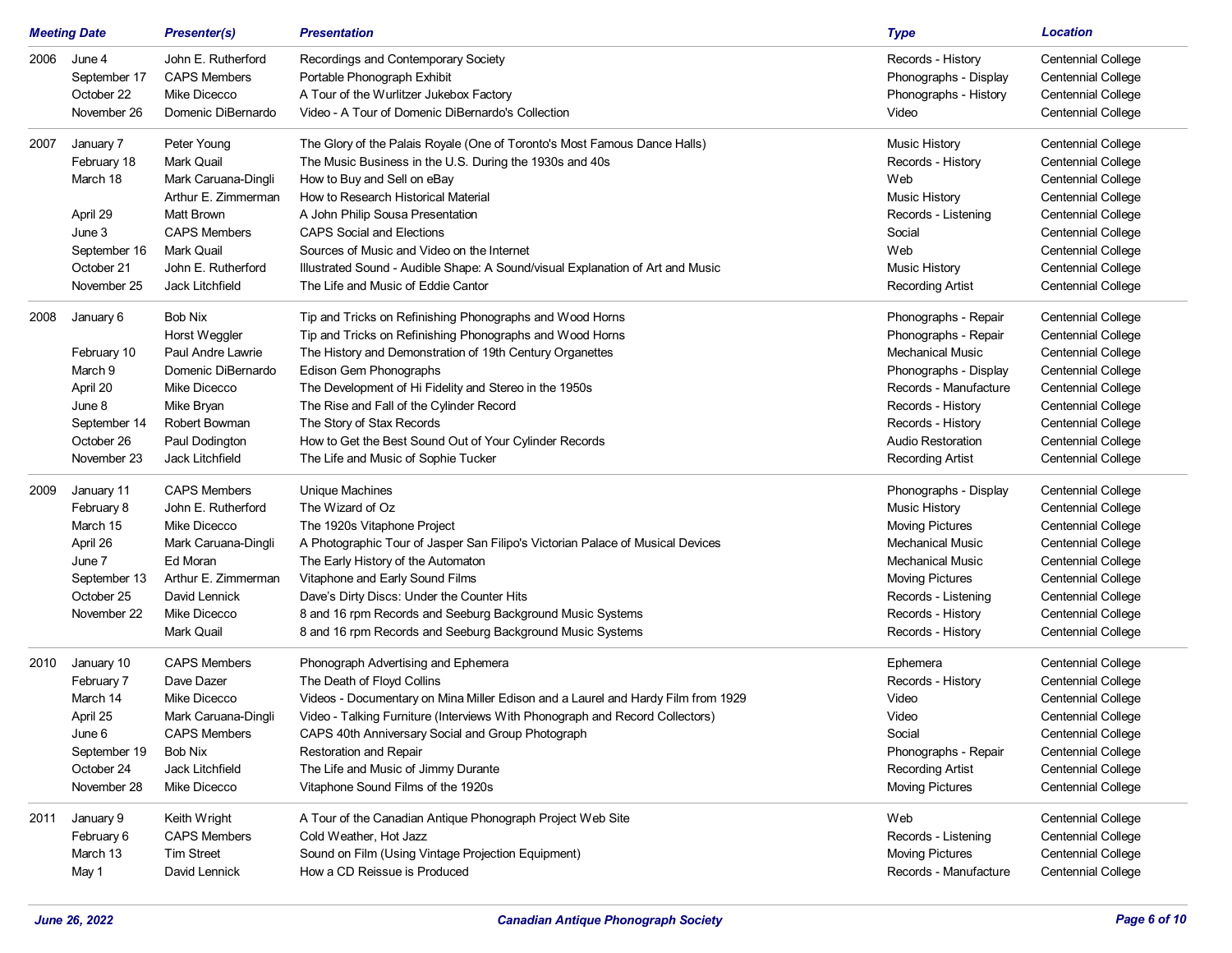|      | <b>Meeting Date</b> | <b>Presenter(s)</b>    | <b>Presentation</b>                                                                                           | <b>Type</b>             | <b>Location</b>           |
|------|---------------------|------------------------|---------------------------------------------------------------------------------------------------------------|-------------------------|---------------------------|
| 2011 | May 1               | <b>Graham Newton</b>   | How a CD Reissue is Produced                                                                                  | Records - Manufacture   | <b>Centennial College</b> |
|      | June 5              | John E. Rutherford     | Late Victorian and Edwardian Song                                                                             | <b>Music History</b>    | <b>Centennial College</b> |
|      | September 18        |                        | -- Meeting Cancelled - Labour Dispute at the Meeting Facility --                                              |                         |                           |
|      | October 30          | <b>Oliver Berliner</b> | An Afternoon With Oliver Berliner                                                                             | Performance             | <b>Centennial College</b> |
|      | November 27         | Arthur E. Zimmerman    | Romanelli in the Gloamanelli                                                                                  | <b>Recording Artist</b> | <b>Centennial College</b> |
| 2012 | January 8           | <b>Mike Daley</b>      | The Banjo and Guitar in Transition: The 20s and 30s                                                           | Performance             | <b>Centennial College</b> |
|      | February 12         | David Lennick          | Music to See: A display of Picture Records from the 1930s to the 1980s                                        | Records - History       | <b>Centennial College</b> |
|      | March 18            | <b>Fred Toulch</b>     | Take Me Out to the Ball Game: The 1908 Baseball Song                                                          | Records - History       | <b>Centennial College</b> |
|      | April 22            | <b>CAPS Members</b>    | Cylinders 101  Including Newly Discovered Sounds From Over 125 Years Ago                                      | Records - Listening     | <b>Centennial College</b> |
|      |                     | Arthur E. Zimmerman    | Cylinders 101  Including Newly Discovered Sounds From Over 125 Years Ago                                      | Records - Listening     | <b>Centennial College</b> |
|      | June 3              | <b>CAPS Members</b>    | CAPS Social: Meet, Greet and Eat (Cake)                                                                       | Social                  | <b>Centennial College</b> |
|      | September 16        | David Lennick          | Video - Wanna Buy a Record?: The Capitol Recording Studios and Manufacturing Facilities in the Early<br>1950s | Video                   | <b>Centennial College</b> |
|      | October 21          | <b>CAPS Members</b>    | Phonograph Show and Tell                                                                                      | Phonographs - Display   | <b>Centennial College</b> |
|      | November 25         | James Kidd             | It Always Says  Recorded in New York (A Tour of the Major Recording Studios from the 1920s -1950s)            | Records - Manufacture   | <b>Centennial College</b> |
|      |                     |                        |                                                                                                               |                         |                           |
| 2013 | January 13          | Mike Daley             | The Banana Man and the Stooge: Comic Double Acts on Early Discs and Cylinders                                 | Records - History       | <b>Centennial College</b> |
|      | February 10         | Keith Wright           | Golden Ears, "Swissies" and Strange Detours But Still Standing: A History of Thorens                          | Phonographs - History   | <b>Centennial College</b> |
|      | March 17            | <b>Blain McCutchen</b> | 100 Years of Recorded Sound, Part 1                                                                           | Phonographs - History   | <b>Centennial College</b> |
|      | April 21            | Mike Bryan             | It Seemed Like a Good Idea at the Time , Part 2 (Phonograph-Related Inventions That Failed)                   | Phonographs - History   | <b>Centennial College</b> |
|      | June 2              | Mark Caruana-Dingli    | Video - A Tour of the Late Joe Showler's Fabulous Jack Teagarden Collection and CAPS Elections                | Video                   | <b>Centennial College</b> |
|      | September 15        | <b>Howard Cable</b>    | Howard Cable Recollects: Memories of the Big Band Era                                                         | Performance             | <b>Centennial College</b> |
|      | October 20          | Mark Caruana-Dingli    | A Tour of the Edison National Historic Site, West Orange, New Jersey                                          | Phonographs - History   | <b>Centennial College</b> |
|      | November 24         | <b>Blain McCutchen</b> | 100 Years of Recorded Sound. Part 2                                                                           | Phonographs - History   | <b>Centennial College</b> |
| 2014 | January 12          | Arthur E. Zimmerman    | George Wade and His Cornhuskers                                                                               | <b>Recording Artist</b> | <b>Centennial College</b> |
|      | February 9          | Keith Wright           | Ephemera Show and Tell                                                                                        | Ephemera                | <b>Centennial College</b> |
|      | March 16            | John E. Rutherford     | Voices of the Silent Screen                                                                                   | <b>Moving Pictures</b>  | <b>Centennial College</b> |
|      | April 27            | Mark Caruana-Dingli    | Videos - Highlighting the Phonograph from Television and Film                                                 | Video                   | <b>Centennial College</b> |
|      |                     | Mike Dicecco           | Videos - Highlighting the Phonograph from Television and Film                                                 | Video                   | <b>Centennial College</b> |
|      | June 1              | Mike Bryan             | Phonograph Show and Tell                                                                                      | Phonographs - Display   | <b>Centennial College</b> |
|      | September 14        | David Lennick          | Remembering the Dumbells                                                                                      | <b>Recording Artist</b> | <b>Centennial College</b> |
|      | October 19          | <b>Blain McCutchen</b> | Edison's Life in Stratford. Ontario                                                                           | Phonographs - History   | <b>Centennial College</b> |
|      | November 23         | John E. Rutherford     | The Music of World War I                                                                                      | Records - History       | <b>Centennial College</b> |
| 2015 | January 11          | Arthur E. Zimmerman    | Unearthly Voices: Past and Present                                                                            | Records - Listening     | <b>Centennial College</b> |
|      | February 22         | Mike Bryan             | Thomas Edison: The Man and His Life, Part I                                                                   | Phonographs - History   | <b>Centennial College</b> |
|      | March 29            | Mark Caruana-Dingli    | Videos - Various Phonograph-Related                                                                           | Video                   | <b>Centennial College</b> |
|      |                     | Mike Dicecco           | Videos - Various Phonograph-Related                                                                           | Video                   | <b>Centennial College</b> |
|      | May 3               | <b>Martin Koppel</b>   | The Changing State of the Record Industry                                                                     | Records - History       | Centennial College        |
|      |                     | Nick Koppel            | The Changing State of the Record Industry                                                                     | Records - History       | <b>Centennial College</b> |
|      | June 7              | Mike Bryan             | Phonograph Show and Tell                                                                                      | Phonographs - Display   | <b>Centennial College</b> |
|      | September 13        | John E. Rutherford     | The Music of World War II                                                                                     | Records - History       | <b>Centennial College</b> |
|      | October 18          | <b>Blain McCutchen</b> | Phonograph Ephemera                                                                                           | Ephemera                | <b>Centennial College</b> |
|      | November 22         | Mark Caruana-Dingli    | Videos - Various Phonograph-Related                                                                           | Video                   | <b>Centennial College</b> |
|      |                     | Mike Dicecco           | Videos - Various Phonograph-Related                                                                           | Video                   | <b>Centennial College</b> |
| 2016 | January 10          | <b>Blain McCutchen</b> | The History of the McLagan Furniture & Phonograph Company of Stratford, Ontario                               | Phonographs - History   | <b>Centennial College</b> |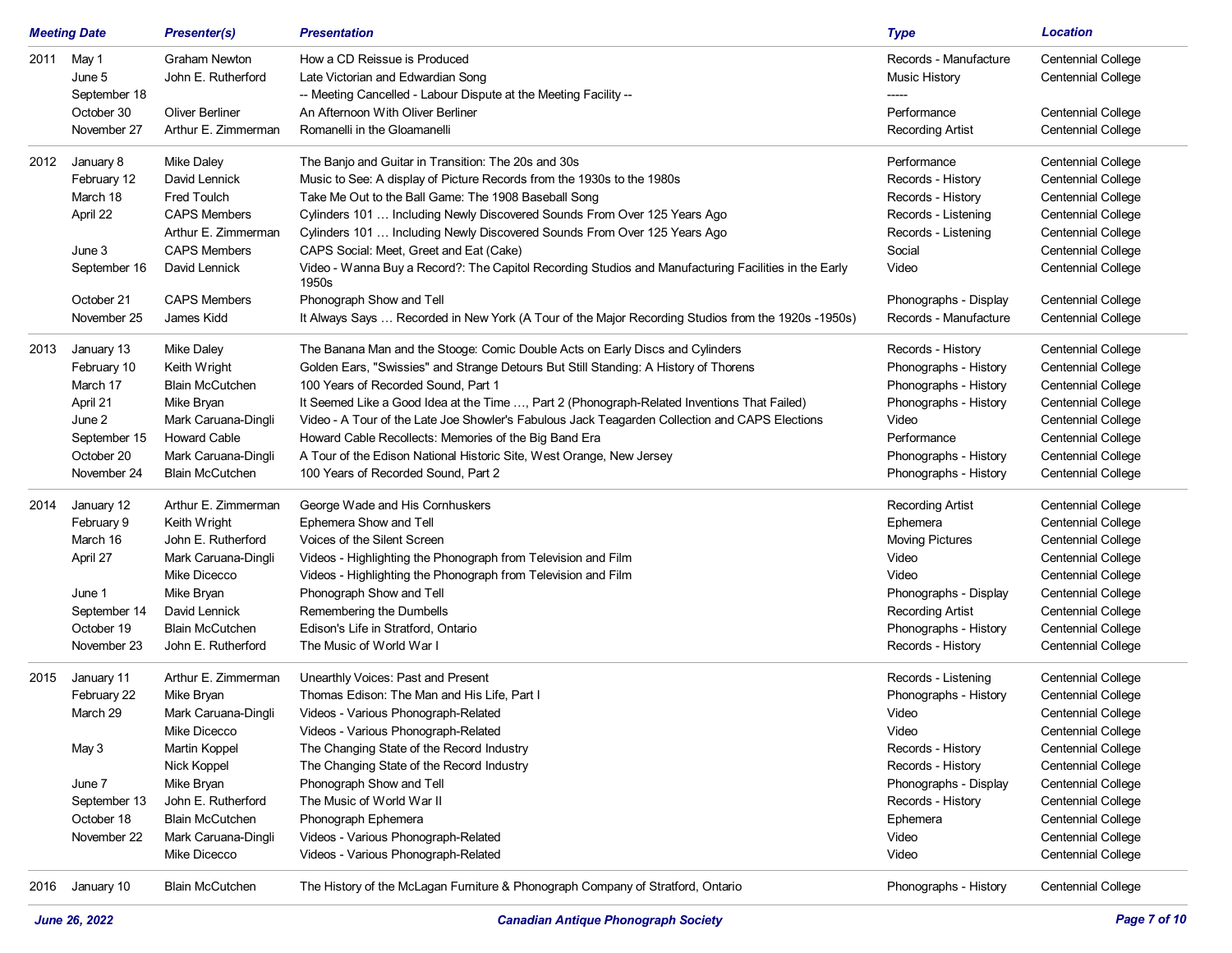|      | <b>Meeting Date</b> | <b>Presenter(s)</b>    | <b>Presentation</b>                                                                                   | <b>Type</b>              | <b>Location</b>           |
|------|---------------------|------------------------|-------------------------------------------------------------------------------------------------------|--------------------------|---------------------------|
| 2016 | January 10          | Keith Wright           | The History of the McLagan Furniture & Phonograph Company of Stratford, Ontario                       | Phonographs - History    | <b>Centennial College</b> |
|      | February 21         | Paul Andre Lawrie      | The Organette                                                                                         | <b>Mechanical Music</b>  | <b>Centennial College</b> |
|      | April 3             | John E. Gergesha       | What the Heck Were They Thinking? (Some of the Worst Recordings Ever Made)                            | Records - Listening      | <b>Centennial College</b> |
|      | May 1               | Mike Bryan             | Thomas Edison: The Man and His Life, Part II                                                          | Phonographs - History    | <b>Centennial College</b> |
|      | June 5              | Mike Bryan             | Phonograph Show and Tell                                                                              | Phonographs - Display    | <b>Centennial College</b> |
|      | September 11        | David Lennick          | Observations on Recorded History                                                                      | Records - Listening      | <b>Centennial College</b> |
|      | October 16          | John E. Rutherford     | Young Tom Edison                                                                                      | Phonographs - History    | <b>Centennial College</b> |
|      | November 20         | Steven C. Gaber        | The Life and Music of Bix Beiderbecke                                                                 | <b>Recording Artist</b>  | <b>Centennial College</b> |
| 2017 | January 8           | <b>Blain McCutchen</b> | Phonograph Ephemera                                                                                   | Ephemera                 | <b>Centennial College</b> |
|      | February 12         | Keith Wright           | Video - Automatons (Meeting Snowed Out)                                                               | Video                    | <b>Centennial College</b> |
|      | March 26            | Keith Wright           | Early Recordings - Goodnight Irene: How looking for the God particle collided with Audio Reproduction | Records - History        | <b>Centennial College</b> |
|      | April 30            | Mike Bryan             | Phonograph Show and Tell                                                                              | Phonographs - Display    | Centennial College        |
|      | June 4              | Dave Dazer             | The Making of Thomas Edison: Tour of the Thomas Edison Depot Museum in Port Huron                     | Phonographs - History    | <b>Centennial College</b> |
|      | September 10        | Steven C. Gaber        | Duke Ellington                                                                                        | <b>Recording Artist</b>  | <b>Centennial College</b> |
|      | October 15          | Arthur E. Zimmerman    | The Edison Kinetophone                                                                                | <b>Moving Pictures</b>   | <b>Centennial College</b> |
|      | November 26         | Mike Bryan             | Phonograph Show and Tell                                                                              | Phonographs - Display    | <b>Centennial College</b> |
| 2018 | January 14          | <b>Steve Stanton</b>   | Estate Planning and Dispersing a Collection                                                           | Records - Disposal       | <b>Centennial College</b> |
|      | February 11         | Mark Caruana-Dingli    | Phonograph Videos (Meeting Snowed Out)                                                                | Video                    | <b>Centennial College</b> |
|      | March 25            | Paul Dodington         | Edison 2-Minute Wax Cylinders 1896-1912 Part 1                                                        | Records - History        | <b>Centennial College</b> |
|      |                     | <b>Blain McCutchen</b> | Edison 2-Minute Wax Cylinders 1896-1912 Part 1                                                        | Records - History        | <b>Centennial College</b> |
|      | April 29            | Mike Dicecco           | Jukebox Mechanisms                                                                                    | <b>Mechanical Music</b>  | <b>Centennial College</b> |
|      |                     | Ed Moran               | Automatons                                                                                            | <b>Mechanical Music</b>  | <b>Centennial College</b> |
|      | June 3              | Steve O'Neill          | Your Favourite Recording                                                                              | Records - Listening      | <b>Centennial College</b> |
|      | September 9         | David Lennick          | The Happy Gang                                                                                        | <b>Recording Artist</b>  | <b>Centennial College</b> |
|      | October 14          | <b>Harold Glick</b>    | Robert Crumb - Artist and Record Collector                                                            | Records - History        | <b>Centennial College</b> |
|      | November 25         | Mike Dicecco           | Vinyl Studio                                                                                          | <b>Audio Restoration</b> | <b>Centennial College</b> |
|      |                     | Adam Mock              | Vinyl Studio                                                                                          | <b>Audio Restoration</b> | <b>Centennial College</b> |
| 2019 | January 13          | Kevin Jelley-Kasper    | Shout, Sister, Shout! - Sister Rosetta Tharpe: The Godmother of Rock and Roll!                        | <b>Recording Artist</b>  | Centennial College        |
|      | February 24         | Steve O'Neill          | La Musique de la Belle Epoque                                                                         | <b>Recording Artist</b>  | <b>Centennial College</b> |
|      | March 24            | Paul Dodington         | Edison 2-Minute Wax Cylinders 1896-1912 Part 2                                                        | Records - History        | <b>Centennial College</b> |
|      |                     | <b>Blain McCutchen</b> | Edison 2-Minute Wax Cylinders 1896-1912 Part 2                                                        | Records - History        | <b>Centennial College</b> |
|      | April 28            | Steven C. Gaber        | George Gershwin                                                                                       | <b>Recording Artist</b>  | <b>Centennial College</b> |
|      | June 2              | Steve O'Neill          | Your Favourite Recording                                                                              | Records - Listening      | <b>Centennial College</b> |
|      | September 8         | Gerry McGoldrick       | Japanese 78 RPM Records                                                                               | Records - History        | <b>Centennial College</b> |
|      | October 20          | Mark Caruana-Dingli    | Voices From The Past                                                                                  | Records - History        | <b>Centennial College</b> |
|      |                     | Kevin Jelley-Kasper    | Voices From The Past                                                                                  | Records - History        | <b>Centennial College</b> |
|      | November 17         | Colin J. Bray          | Jazz and Hot Dance Music on Modern-Made Cylinders                                                     | Records - Listening      | <b>Centennial College</b> |
| 2020 | January 12          | Kevin Jelley-Kasper    | Weird and Odd Album Covers                                                                            | Records - History        | <b>Centennial College</b> |
|      |                     | <b>Ethan Miller</b>    | Miller and Miller Antiques                                                                            | Records - Disposal       | <b>Centennial College</b> |
|      | March 1             | David Lennick          | Al and Bob Harvey                                                                                     | <b>Recording Artist</b>  | <b>Centennial College</b> |
|      | April 5             |                        | -- Meeting Cancelled - Coronavirus Pandemic --                                                        |                          |                           |
|      | May 3               |                        | -- Meeting Cancelled - Coronavirus Pandemic --                                                        |                          |                           |
|      | June 7              |                        | -- Meeting Cancelled - Coronavirus Pandemic --                                                        | -----                    |                           |
|      | September 13        |                        | -- Meeting Cancelled - Coronavirus Pandemic --                                                        |                          |                           |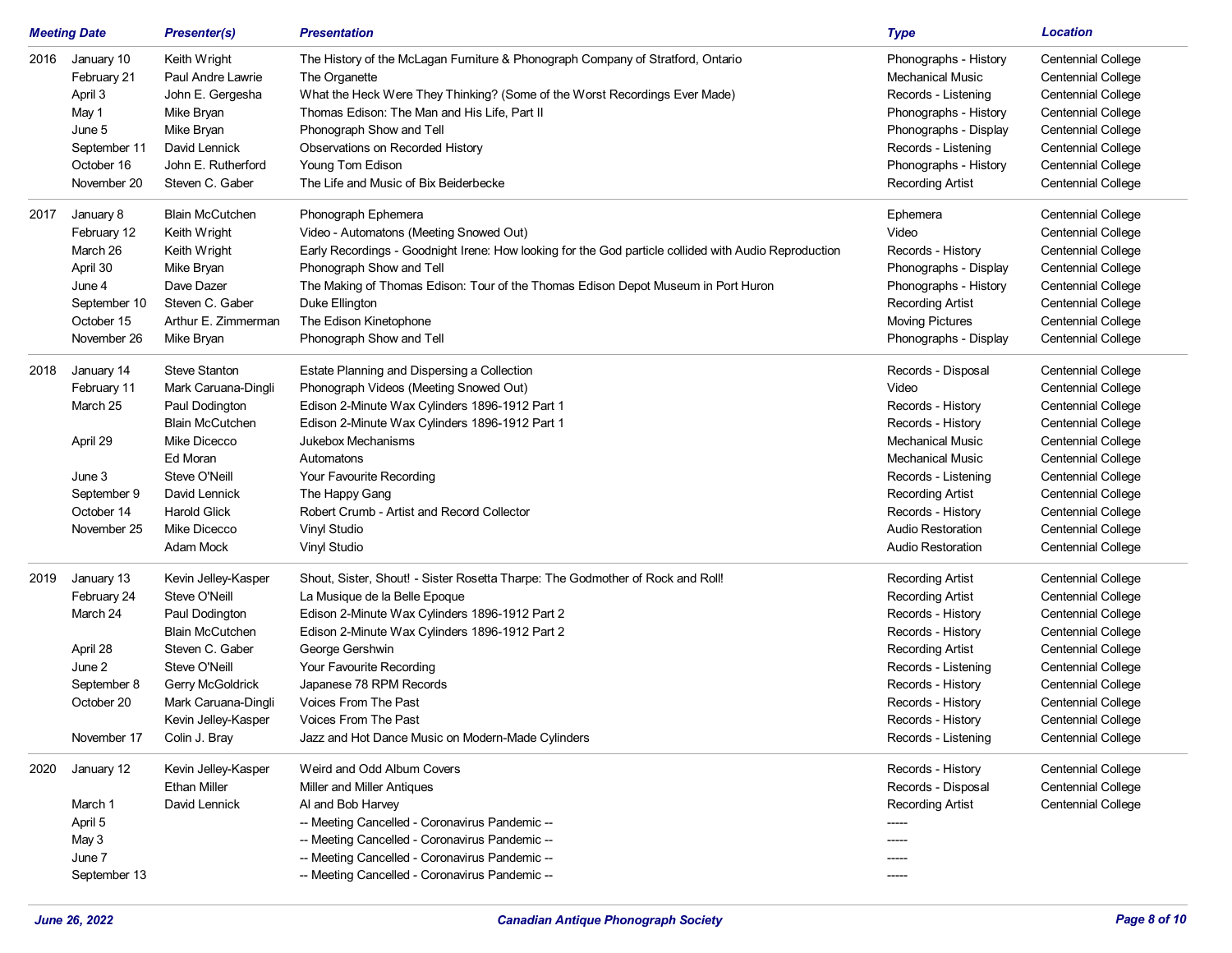|      | <b>Meeting Date</b> | <b>Presenter(s)</b>     | <b>Presentation</b>                                                                                                             | <b>Type</b>           | <b>Location</b>     |
|------|---------------------|-------------------------|---------------------------------------------------------------------------------------------------------------------------------|-----------------------|---------------------|
| 2020 | October 18          |                         | -- Meeting Cancelled - Coronavirus Pandemic --                                                                                  | -----                 |                     |
|      | November 29         | Mark Caruana-Dingli     | Videos of CAPS 50th Anniversary and Berliner replica hand-driven gramophones                                                    | Video                 | Online Zoom meeting |
|      |                     | Mike Dicecco            | Videos and playing of two uncommon Christmas records                                                                            | Video                 | Online Zoom meeting |
| 2021 | January 10          | Mark Caruana-Dingli     | Videos of Berliner hand-crank gramophones and early wax cylinders                                                               | Video                 | Online Zoom meeting |
|      |                     | Mike Dicecco            | Video of Columbia Demonstration records                                                                                         | Video                 | Online Zoom meeting |
|      | February 21         | Mark Caruana-Dingli     | Videos of later wax and celluloid cylinders                                                                                     | Video                 | Online Zoom meeting |
|      |                     | Tom Ray                 | Video of thorn needles                                                                                                          | Video                 | Online Zoom meeting |
|      | March 28            | Mike Bryan              | Musée des Ondes Emile Berliner exhibition project                                                                               | Records - History     | Online Zoom meeting |
|      |                     | <b>Rick Elinson</b>     | The Berliner Project                                                                                                            | Phonographs - History | Online Zoom meeting |
|      |                     | <b>Bill Pratt</b>       | New classifieds pages on CAPS website                                                                                           | Web                   | Online Zoom meeting |
|      |                     | Jamie Weber             | Book: The Talking Machine: The Advertising History of the Berliner Gramophone and Victor Talking Machine                        | Ephemera              | Online Zoom meeting |
|      |                     | Candice Welch           | Ontario Steam and Antique Preservers Association                                                                                | Antique Organizations | Online Zoom meeting |
|      | May 2               | Mark Caruana-Dingli     | Video of unusual cylinders                                                                                                      | Video                 | Online Zoom meeting |
|      |                     | Jen Hodge               | Video of an acoustic recording session performed by her Jen Hodge All Stars jazz band                                           | Performance           | Online Zoom meeting |
|      |                     | <b>Bill Pratt</b>       | How to access articles from back issues of Antique Phonograph News on CAPS website                                              | Web                   | Online Zoom meeting |
|      |                     | Don Scheirer            | Video of the restoration of his RCA-70A Broadcast Studio Transcription Turntable                                                | Video                 | Online Zoom meeting |
|      | June 13             | Mike Bryan              | Video of Sanfilippo collection of antique music machines in the Victorian Palace outside Chicago                                | Video                 | Online Zoom meeting |
|      |                     | Mike Bryan              | History of antique phonograph dolls and video of Charlie Hummel selling an Edison doll to an antique store                      | Phonographs - History | Online Zoom meeting |
|      |                     | Jen Hodge               | Modern jazz band recording a jazz piece directly onto a wax cylinder                                                            | Video                 | Online Zoom meeting |
|      |                     | <b>Bill Pratt</b>       | New Zoom auctions page on CAPS website                                                                                          | Web                   | Online Zoom meeting |
|      | September 12        | Mark Caruana-Dingli     | Mark presents a video of Domenic Dibernardo's collection                                                                        | Phonographs - Display | Online Zoom meeting |
|      |                     | <b>Brian Nix</b>        | Brian Nix "The Gramophone Doctor" shows his workplace and collection                                                            | Phonographs - Repair  | Online Zoom meeting |
|      |                     | Tom Ray                 | Tom presents a Columbia BI "Sterling" Disc Graphophone and a Columbia AU Disc Graphophone                                       | Phonographs - Display | Online Zoom meeting |
|      | October 17          | Mike Bryan              | Thomas Edison National Historical Site and 1940 movie Edison The Man                                                            | Video                 | Online Zoom meeting |
|      |                     | <b>Matthew Davidson</b> | Victor Victrola XIV, and The Oriole Terrace Orchestra recordings of the 1920's.                                                 | Phonographs - Display | Online Zoom meeting |
|      |                     | Glen Kilian             | 1946 Wurlitzer jukebox model 1015                                                                                               | Phonographs - Display | Online Zoom meeting |
|      | November 21         | Mike Dicecco            | TV panel show, "What's my Secret?": Mitch Miller                                                                                | Video                 | Online Zoom meeting |
|      |                     | Jen Hodge               | Gin for Christmas                                                                                                               | Records - Listening   | Online Zoom meeting |
|      |                     | Don Mayer               | Edison Idelia phonograph                                                                                                        | Phonographs - Display | Online Zoom meeting |
|      |                     | <b>Richard Scott</b>    | City of London Phonograph and Gramophone Society                                                                                | Antique Organizations | Online Zoom meeting |
| 2022 | January 9           | Norman Brooks           | Columbia Viva-Tonal Model 700                                                                                                   | Phonographs - Display | Online Zoom meeting |
|      |                     | Mark Caruana-Dingli     | Three hand-cranked gramophones produced in the 1890's by Kämmer and Reinhardt                                                   | Phonographs - Display | Online Zoom meeting |
|      |                     | Steve O'Neill           | HMV model 157 and video of British actor Edward Petherbridge playing his HMV 157                                                | Phonographs - Display | Online Zoom meeting |
|      | February 13         | Dave Dazer              | Live tour of the Thomas Edison Depot Museum located in the former Grand Trunk Western Railroad Depot<br>in Port Huron, Michigan | Phonographs - History | Online Zoom meeting |
|      | March 27            | Mark Caruana-Dingli     | Video of a Spanish brown wax cylinder from the 1890's                                                                           | Video                 | Online Zoom meeting |
|      |                     | <b>Trevor Comer</b>     | Demonstration of Canadian McLagan Models M17 and M25 phonographs                                                                | Phonographs - History | Online Zoom meeting |
|      |                     | Mike Dicecco            | Video of the Victor Electrola RE-57                                                                                             | Video                 | Online Zoom meeting |
|      |                     | Jeremy Hopkin           | Presentation of a 1929 Victor Electrola RE-57                                                                                   | Phonographs - History | Online Zoom meeting |
|      | April 24            | Mike Dicecco            | Tour of a Pathé record pressing plant using a 1920s silent film                                                                 | Video                 | Online Zoom meeting |
|      |                     | Jeremy Hopkin           | Presentation of the recording aspect of his 1930 Victor Electrola RE-57                                                         | Phonographs - History | Online Zoom meeting |
|      |                     | Tom Ray                 | Video demonstrating making bamboo needles at home                                                                               | Video                 | Online Zoom meeting |
|      |                     | Don Scheirer            | Video comparing the tonal and sound characteristics of various types of reproducers                                             | Video                 | Online Zoom meeting |
|      | June 5              | Mike Bryan              | Columbia piano-shaped Graphonola 350                                                                                            | Phonographs - Display | Online Zoom meeting |
|      |                     | Matthew Davidson        | Novelty Piano Ragtime                                                                                                           | Video                 | Online Zoom meeting |
|      |                     | Mike Dicecco            | Radiola Automatic Electrola RAE-26 of 1931                                                                                      | Phonographs - Display | Online Zoom meeting |